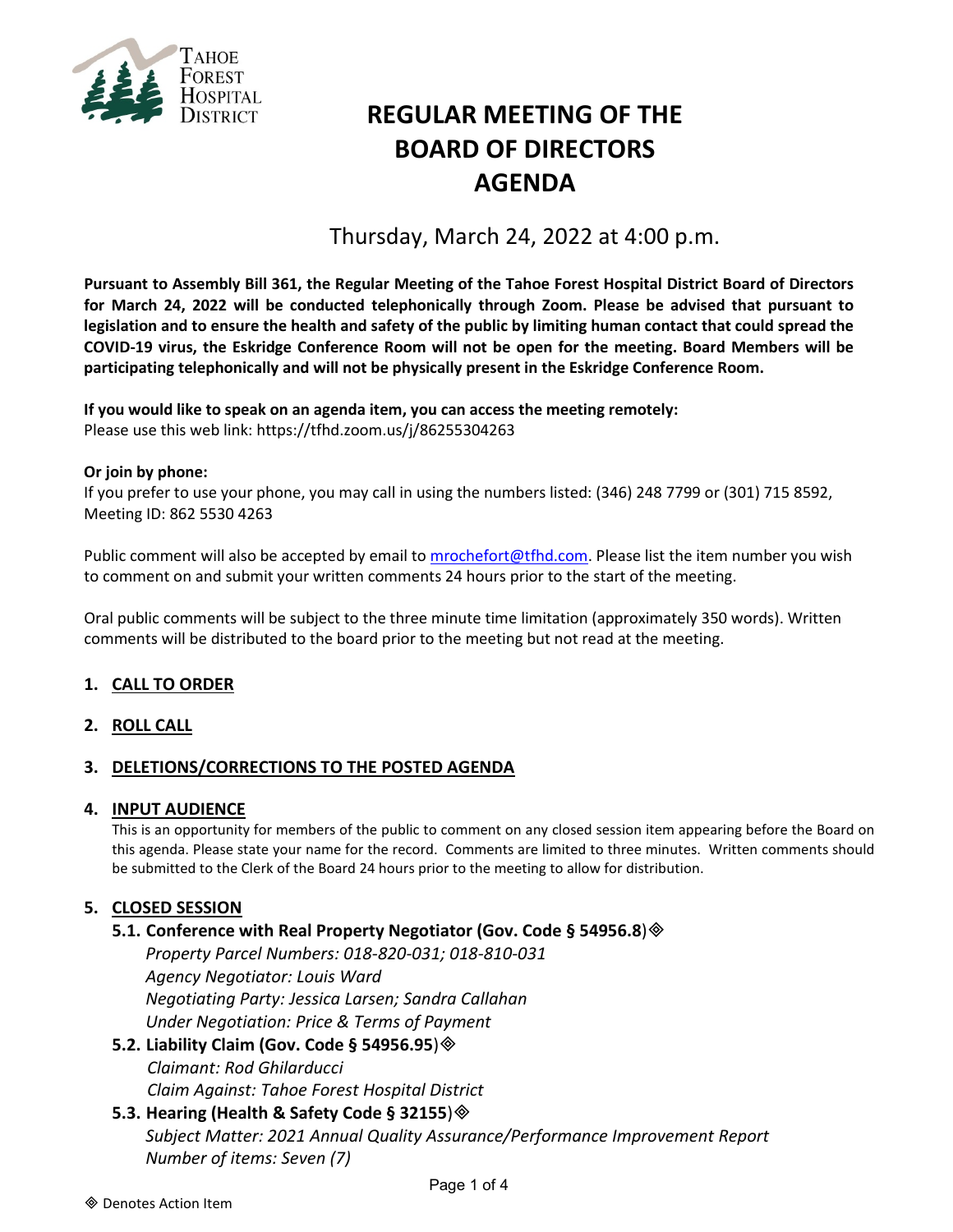**5.4. Hearing (Health & Safety Code § 32155**)

*Subject Matter: 2021 Infection Prevention Report Number of items: One (1)*

- **5.5. Approval of Closed Session Minutes** 2/24/2022 Regular Meeting
- **5.6. TIMED ITEM – 5:30PM - Hearing (Health & Safety Code § 32155**) *Subject Matter: Medical Staff Credentials*

## **APPROXIMATELY 6:00 P.M.**

## **6. DINNER BREAK**

- **7. OPEN SESSION – CALL TO ORDER**
- **8. REPORT OF ACTIONS TAKEN IN CLOSED SESSION**

#### **9. DELETIONS/CORRECTIONS TO THE POSTED AGENDA**

#### **10. INPUT – AUDIENCE**

This is an opportunity for members of the public to address the Board on items which are not on the agenda. Please state your name for the record. Comments are limited to three minutes. Written comments should be submitted to the Board Clerk 24 hours prior to the meeting to allow for distribution. Under Government Code Section 54954.2 – Brown Act, the Board cannot take action on any item not on the agenda. The Board Chair may choose to acknowledge the comment or, where appropriate, briefly answer a question, refer the matter to staff, or set the item for discussion at a future meeting.

#### **11. INPUT FROM EMPLOYEE ASSOCIATIONS**

This is an opportunity for members of the Employee Associations to address the Board on items which are not on the agenda. Please state your name for the record. Comments are limited to three minutes.

#### **12. ACKNOWLEDGEMENTS**

**12.1.** Doctors Day is March 30, 2022

## **13. MEDICAL STAFF EXECUTIVE COMMITTEE**

**13.1. Medical Executive Committee (MEC) Meeting Consent Agenda**....................................ATTACHMENT

*MEC recommends the following for approval by the Board of Directors:* 

*Privileges with Changes*

• *Neurology Privilege Form*

## *Policies with Changes*

- *Clinical Privileges that Cross Specialty Lines, MSCP-1*
- *Computerized Physician Order Entry (CPOE), MSGEN-1701*
- *HIPAA Confidentiality Policy, MSGEN-5*

#### *Policies without Changes*

• *Available CAH Services, TFH & IVCH, AGOV-06*

#### **14. CONSENT CALENDAR**

These items are expected to be routine and non-controversial. They will be acted upon by the Board without discussion. Any Board Member, staff member or interested party may request an item to be removed from the Consent Calendar for discussion prior to voting on the Consent Calendar.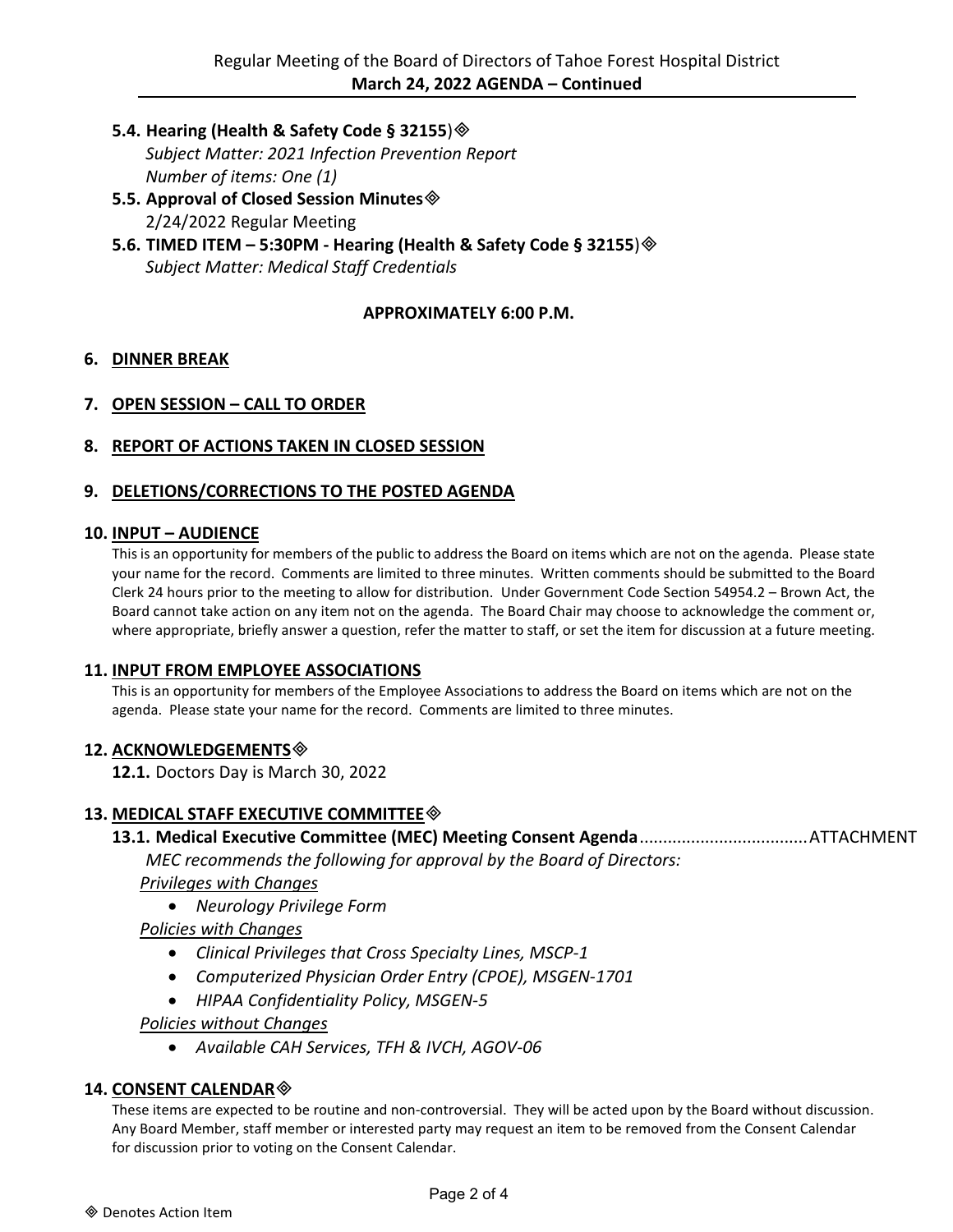| 14.1. Approval of Minutes of Meetings                                                         |  |
|-----------------------------------------------------------------------------------------------|--|
|                                                                                               |  |
|                                                                                               |  |
| 14.2. Financial Reports                                                                       |  |
|                                                                                               |  |
| 14.3. Board Reports                                                                           |  |
|                                                                                               |  |
|                                                                                               |  |
|                                                                                               |  |
|                                                                                               |  |
|                                                                                               |  |
| 14.4. Approve Resolution for Continued Remote Teleconference Meetings                         |  |
|                                                                                               |  |
| 14.5. Approve Revised Board Policies                                                          |  |
|                                                                                               |  |
|                                                                                               |  |
| 14.6. Approve Revised Order & Decorum                                                         |  |
|                                                                                               |  |
|                                                                                               |  |
| <b>15. ITEMS FOR BOARD DISCUSSION</b>                                                         |  |
|                                                                                               |  |
| The Board of Directors will receive a semi-annual update on the District's retirement plans.  |  |
| 15.2. Board Education                                                                         |  |
| 15.2.1. Population Health                                                                     |  |
| The Board of Directors will view and discuss board education on population health.            |  |
| 16. ITEMS FOR BOARD ACTION $\otimes$                                                          |  |
|                                                                                               |  |
| The Board of Directors will consider approval of a resolution to update the Board of Managers |  |
| of the Truckee Surgery Center, LLC.                                                           |  |
|                                                                                               |  |
| The Board of Directors will consider approval of a resolution honoring Judy Newland's         |  |
| retirement as Chief Operating Officer for the District.                                       |  |
| 17. DISCUSSION OF CONSENT CALENDAR ITEMS PULLED, IF NECESSARY                                 |  |
|                                                                                               |  |
| <b>18. BOARD COMMITTEE REPORTS</b>                                                            |  |
| 19. BOARD MEMBERS REPORTS/CLOSING REMARKS                                                     |  |
|                                                                                               |  |
|                                                                                               |  |

# **20. CLOSED SESSION CONTINUED, IF NECESSARY**

## **21. OPEN SESSION**

# **22. REPORT OF ACTIONS TAKEN IN CLOSED SESSION, IF NECESSARY**